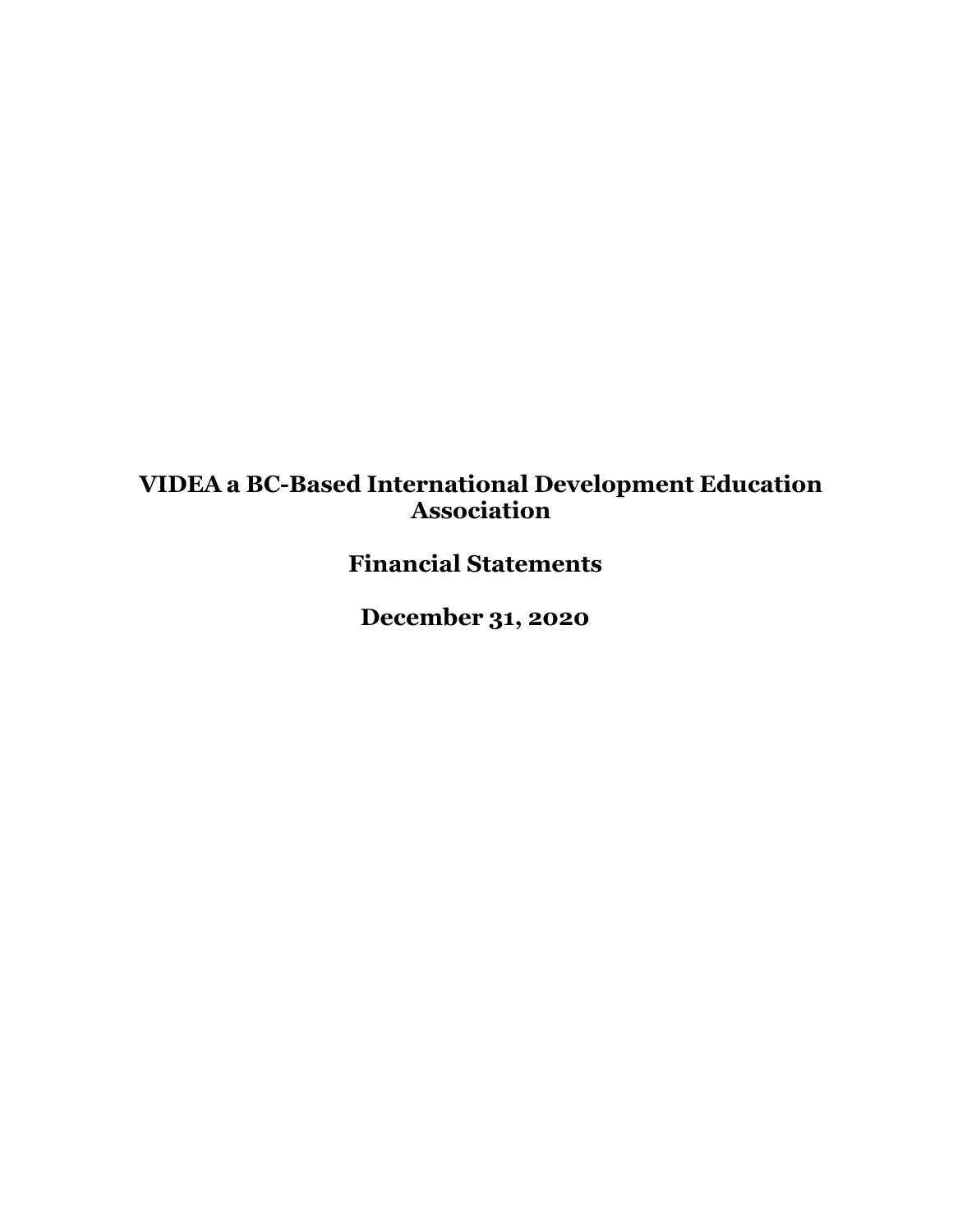

#### **INDEPENDENT AUDITOR'S REPORT**

To the Members of VIDEA a BC – Based International Development Education Association,

### **Qualified Opinion**

We have audited the financial statements of VIDEA a BC – Based International Development Education Association (VIDEA), which comprise the statement of financial position as at December 31, 2020 and the statements of operations, changes in net assets and cash flows for the year then ended, and notes to the financial statements, including a summary of significant accounting policies.

In our opinion, except for the possible effects of the matter described in the Basis for Qualified Opinion section of our auditor's report, the accompanying financial statements present fairly, in all material respects, the financial position of VIDEA as at December 31, 2020, and its results of operations and its cash flows for the year then ended in accordance with Canadian Accounting Standards for Not-for-profit Organizations.

#### **Basis for Qualified Opinion**

In common with many not-for-profit organizations, VIDEA derives revenue from donations, the completeness of which is not susceptible to satisfactory audit verification. Accordingly, verification of these revenues was limited to the amounts recorded in the records of VIDEA. Therefore, we were unable to determine whether any adjustments might be necessary to donation revenue, excess of revenues over expenses, and cash flows from operations for the year ended December 31, 2020, current assets as at December 31, 2020 and net assets as at January 1, 2020 and December 31, 2020. The predecessor auditor's opinion on the financial statements for the year ended December 31, 2019 was modified accordingly because of the possible effects of this limitation in scope.

We conducted our audit in accordance with Canadian generally accepted auditing standards. Our responsibilities under those standards are further described in the Auditor's Responsibilities for the Audit of the Financial Statements section of our report. We are independent of VIDEA in accordance with the ethical requirements that are relevant to our audit of the financial statements in Canada, and we have fulfilled our other ethical responsibilities in accordance with these requirements. We believe that the audit evidence we have obtained is sufficient and appropriate to provide a basis for our opinion.

#### **Other Matter**

The financial statements of VIDEA for the period ended December 31, 2019, were audited by another auditor who expressed a qualified opinion on those financial statements on November 20, 2020 for reasons described in the Basis for Qualified Opinion section.

#### **Responsibilities of Management and Those Charged with Governance for the Financial Statements**

Management is responsible for the preparation and fair presentation of the financial statements in accordance with Canadian Accounting Standards for Not-for-profit Organizations, and for such internal control as management determines is necessary to enable the preparation of financial statements that are free from material misstatement, whether due to fraud or error.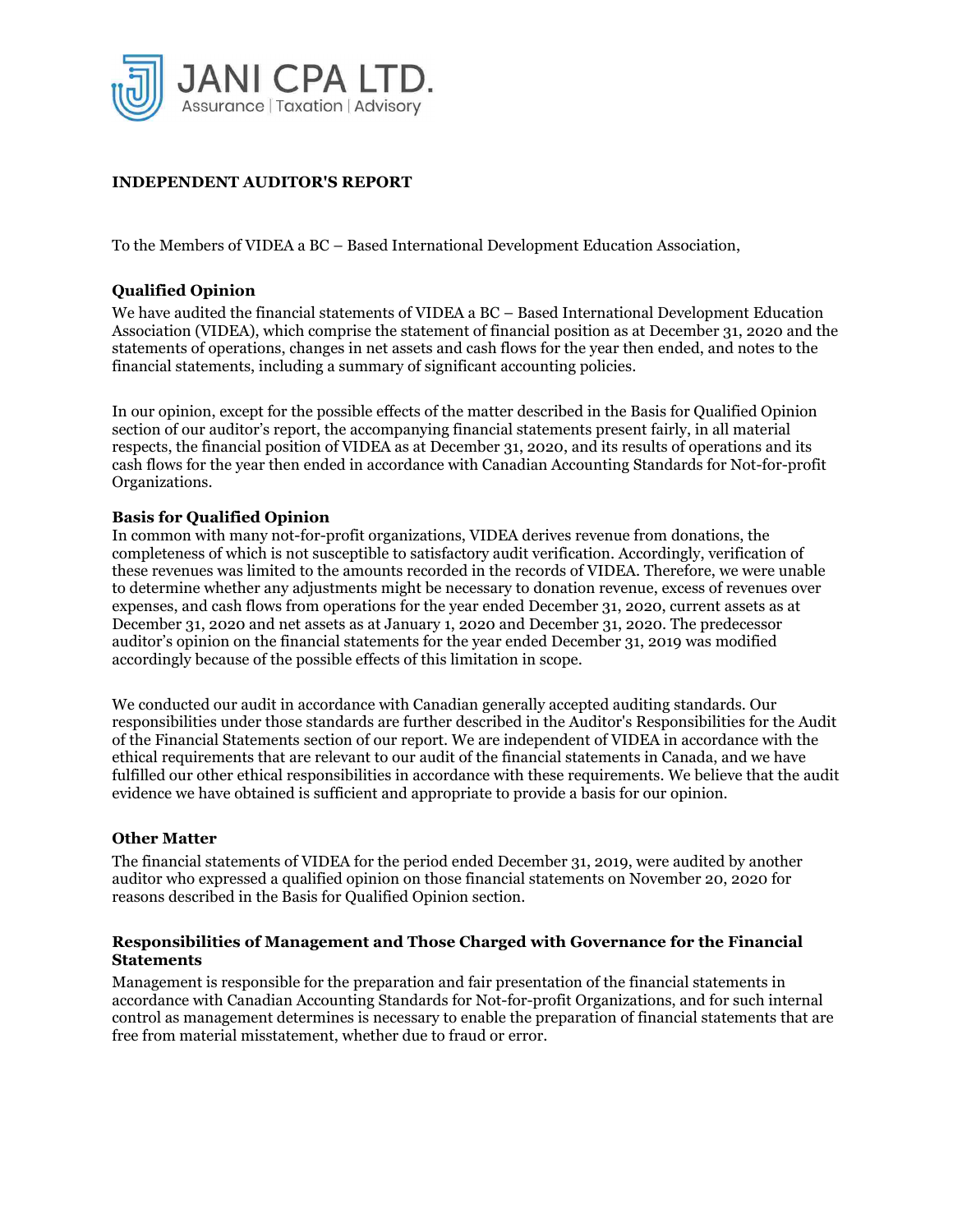

In preparing the financial statements, management is responsible for assessing VIDEA's ability to continue as a going concern, disclosing, as applicable, matters related to going concern and using the going concern basis of accounting unless management either intends to liquidate VIDEA or to cease operations, or has no realistic alternative but to do so.

Those charged with governance are responsible for overseeing VIDEA's financial reporting process.

#### **Auditor's Responsibilities for the Audit of the Financial Statements**

Our objectives are to obtain reasonable assurance about whether the financial statements as a whole are free from material misstatement, whether due to fraud or error, and to issue an auditor's report that includes our opinion. Reasonable assurance is a high level of assurance but is not a guarantee that an audit conducted in accordance with Canadian generally accepted auditing standards will always detect a material misstatement when it exists. Misstatements can arise from fraud or error and are considered material if, individually or in the aggregate, they could reasonably be expected to influence the economic decisions of users taken on the basis of these financial statements.

As part of an audit in accordance with Canadian generally accepted auditing standards, we exercise professional judgment and maintain professional skepticism throughout the audit. We also:

- Identify and assess the risks of material misstatement of the financial statements, whether due to fraud or error, design and perform audit procedures responsive to those risks, and obtain audit evidence that is sufficient and appropriate to provide a basis for our opinion. The risk of not detecting a material misstatement resulting from fraud is higher than for one resulting from error, as fraud may involve collusion, forgery, intentional omissions, misrepresentations, or the override of internal control.
- Obtain an understanding of internal control relevant to the audit in order to design audit procedures that are appropriate in the circumstances, but not for the purpose of expressing an opinion on the effectiveness of VIDEA's internal control.
- Evaluate the appropriateness of accounting policies used and the reasonableness of accounting estimates and related disclosures made by management.
- Conclude on the appropriateness of management's use of the going concern basis of accounting and, based on the audit evidence obtained, whether a material uncertainty exists related to events or conditions that may cast significant doubt on VIDEA's ability to continue as a going concern. If we conclude that a material uncertainty exists, we are required to draw attention in our auditor's report to the related disclosures in the financial statements or, if such disclosures are inadequate, to modify our opinion. Our conclusions are based on the audit evidence obtained up to the date of our auditor's report. However, future events or conditions may cause VIDEA to cease to continue as a going concern.
- Evaluate the overall presentation, structure and content of the financial statements, including the disclosures, and whether the financial statements represent the underlying transactions and events in a manner that achieves fair presentation.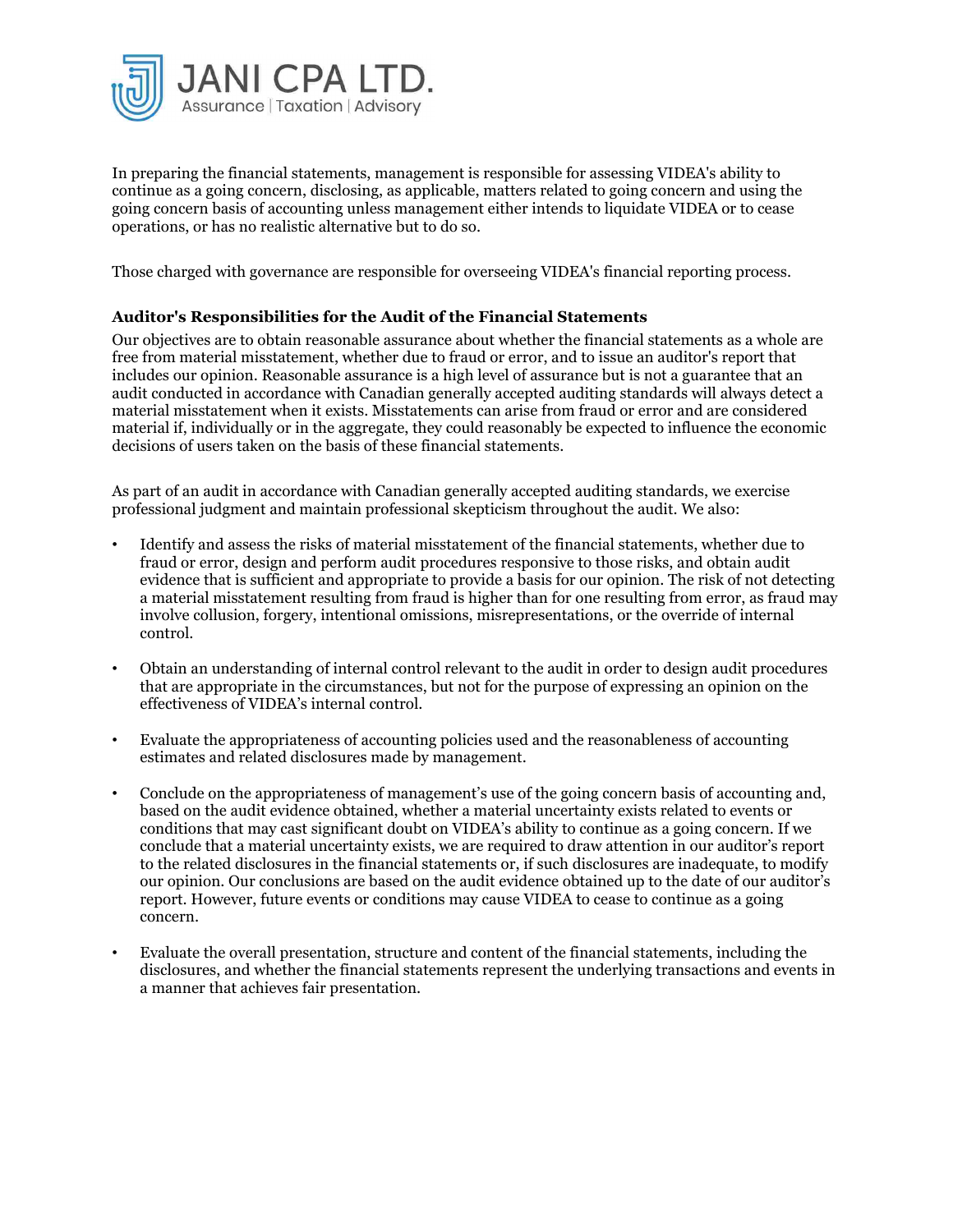

We communicate with those charged with governance regarding, among other matters, the planned scope and timing of the audit and significant audit findings, including any significant deficiencies in internal control that we identify during our audit.

#### **Report on Other Legal and Regulatory Requirements**

As required by the Societies Act of British Columbia, we report that, in our opinion, the VIDEA's financial statements have been prepared following Canadian Accounting Standards for Not-for-profit Organizations. Financial statements were prepared on a basis consistent with the basis on which the financial statements that related to the preceding period were prepared.

JANA CPA LTD.

**JANI CPA LTD.** Chartered Professional Accountant

October 15, 2021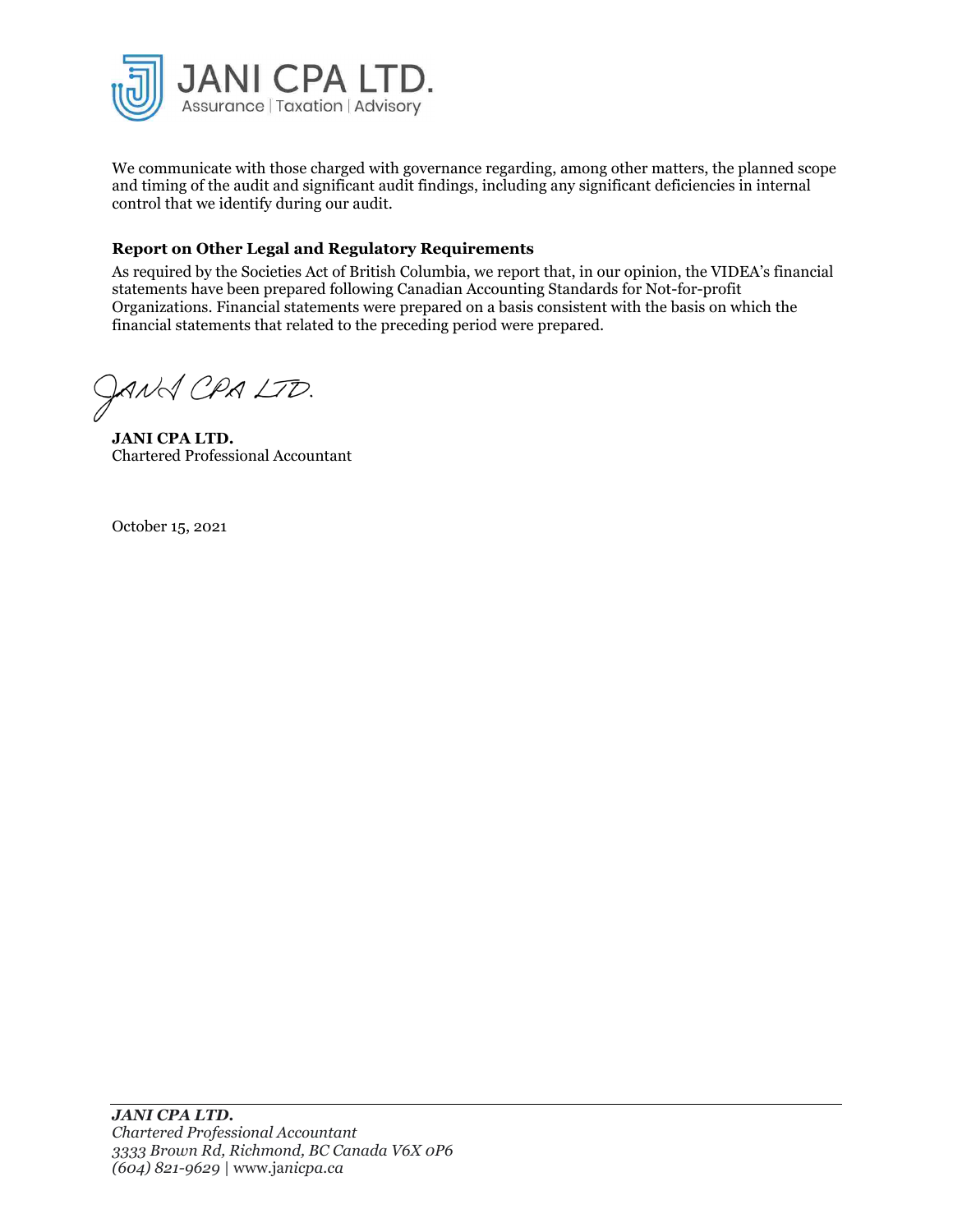#### **Statement of Operations Year ended December 31, 2020**

| Revenue                                              | 2020<br>$(*)$ | 2019<br>$($)$ |
|------------------------------------------------------|---------------|---------------|
| Charitable donations                                 | 117,582       | 22,794        |
| Commercial revenue                                   | 28,750        | 5,351         |
| Government assistance – COVID-19 (Note 5 and Note 6) | 102,406       |               |
| Grants - Federal                                     | 582,783       | 950,168       |
| <b>BC</b> Government                                 | 22,504        |               |
| Events                                               | 4,573         | 19,506        |
| Gaming                                               | 27,297        | 20,703        |
| Other donations                                      | 127,098       | 118,135       |
| Other                                                | 28            | 132           |
| <b>Total revenue</b>                                 | 1,013,021     | 1,136,789     |
| <b>Expenses</b>                                      |               |               |
| Advertising and promotion                            | 466           | 8,297         |
| <b>Equipment costs</b>                               | 1,430         | 2,661         |
| Direct program expenses                              | 568,966       | 692,596       |
| Insurance                                            | 2,543         | 3,225         |
| Meetings                                             | 12,281        | 6,871         |
| Office expenses                                      | 3,694         | 3,943         |
| Product cost                                         |               | 1,679         |
| Professional fees                                    | 17,539        | 24,069        |
| Rental (Note 7)                                      | 13,781        | 13,740        |
| Salaries and wages (Note 10)                         | 380,535       | 367,509       |
| Telephone and internet                               | 4,359         | 4,551         |
| <b>Total operating expenses</b>                      | 1,005,594     | 1,129,141     |
| <b>Excess of revenue over expenses</b>               | 7,427         | 7,648         |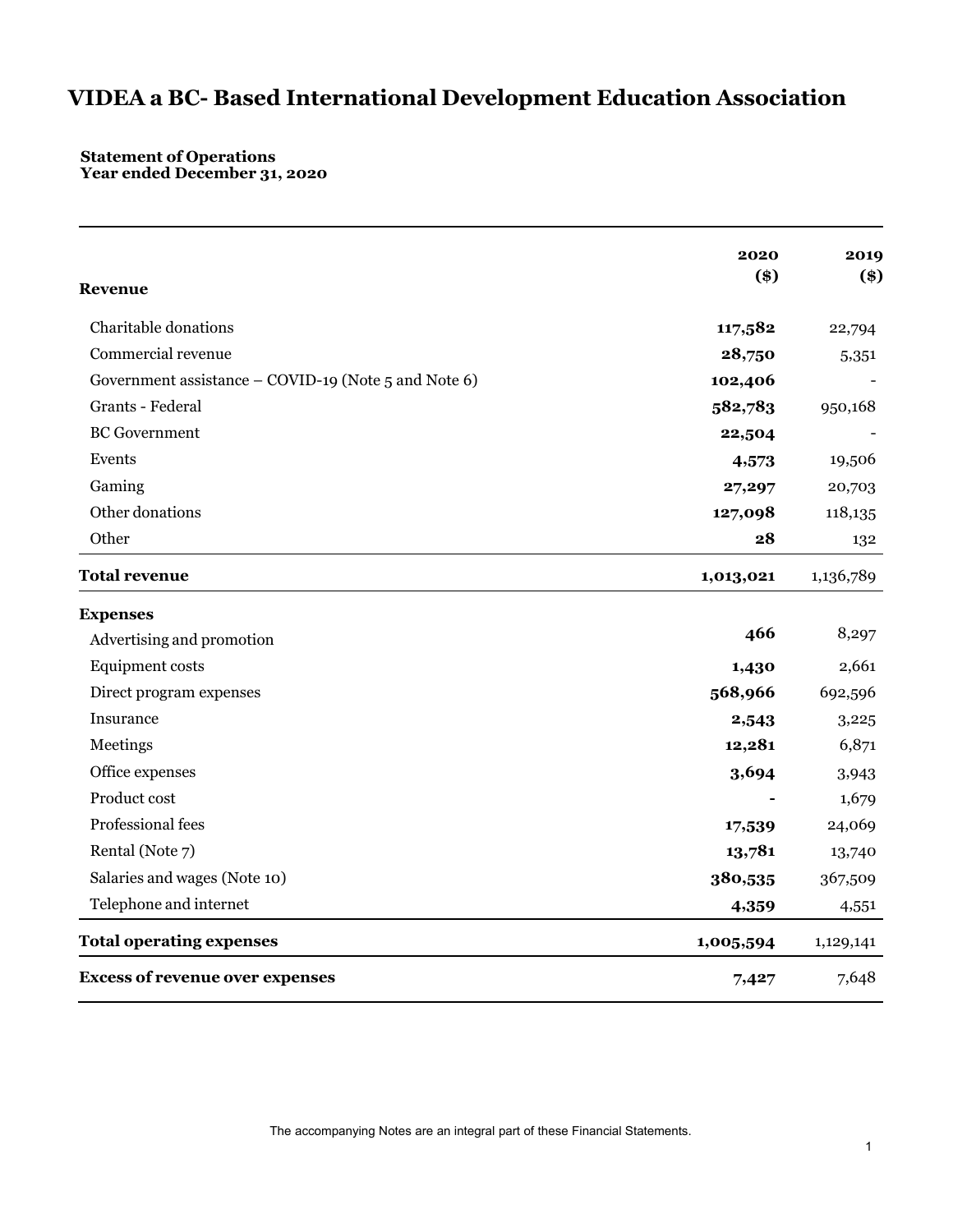**Statement of Changes in Net Assets Year ended December 31, 2020**

|                                              | <b>Special Project</b><br><b>Fund</b> | <b>Operating</b><br>Fund | 2020                     | 2019    |
|----------------------------------------------|---------------------------------------|--------------------------|--------------------------|---------|
|                                              | \$)                                   | \$)                      | (\$)                     | (\$)    |
| Net assets, beginning of year                | 21,324                                | 85,057                   | 106,381                  | 98,733  |
| <b>Transfers</b>                             | 5,648                                 | (5,648)                  | $\overline{\phantom{a}}$ |         |
| Excess of revenue over expenses for the year | $\overline{\phantom{0}}$              | 7,427                    | 7,427                    | 7,648   |
| Net assets, end of year                      | 26,972                                | 86,836                   | 113,808                  | 106,381 |

The accompanying Notes are an integral part of these Financial Statements.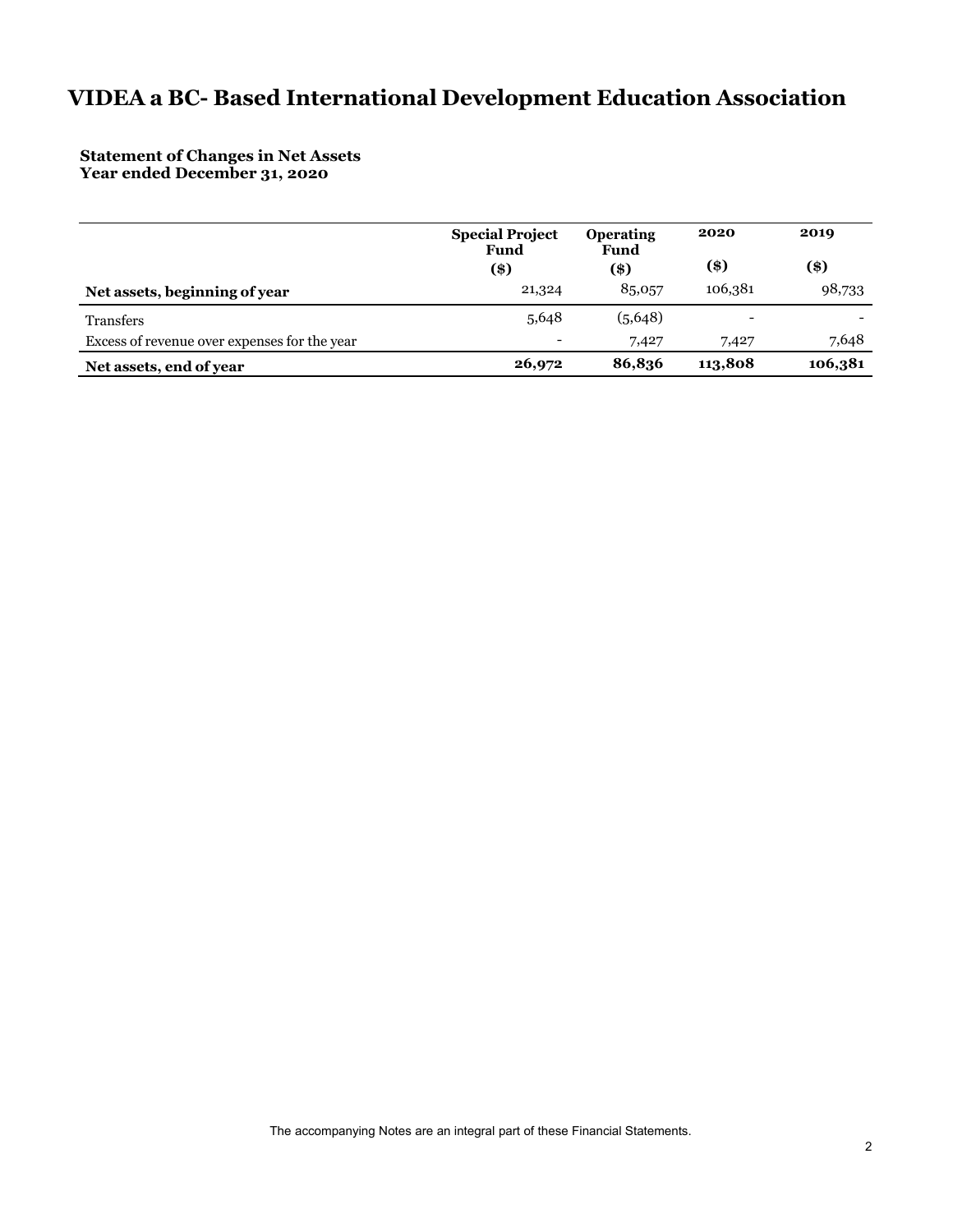#### **Statement of Financial Position As at December 31, 2020**

|                                                                        | 2020    | 2019    |
|------------------------------------------------------------------------|---------|---------|
| <b>Assets</b>                                                          | (3)     | $($)$   |
| <b>Current Assets</b>                                                  |         |         |
| Cash                                                                   | 738,977 | 418,838 |
| Accounts receivable and government assistance (Note 5)                 | 196,241 | 12,715  |
| <b>GST</b> recoverable                                                 | 4,402   | 2,788   |
| Inventory (Note 3)                                                     | 1,635   | 2,920   |
| Prepaid expenses and deposits                                          | 1,330   | 529     |
| <b>Total Assets</b>                                                    | 942,585 | 437,790 |
| <b>Liabilities and Fund Balances</b>                                   |         |         |
|                                                                        |         |         |
| <b>Current Liabilities</b><br>Accounts payable and accrued liabilities | 43,567  | 19,205  |
| Wages payable                                                          |         | 6,542   |
| Source deductions payable                                              | 12,600  | 8,295   |
| <b>Total Current Liabilities</b>                                       | 56,167  | 34,042  |
| Deferred revenue (Note 4)                                              | 742,610 | 297,367 |
| Long term debt (Note 6)                                                | 30,000  |         |
| <b>Total Liabilities</b>                                               | 828,777 | 331,409 |
| <b>Net Assets</b>                                                      |         |         |
| Special project fund                                                   | 26,972  | 21,324  |
| Operating fund                                                         | 86,836  | 85,057  |
| <b>Total Net Assets</b>                                                | 113,808 | 106,381 |
| <b>Total Liabilities and Net Assets</b>                                | 942,585 | 437,790 |

**Commitments (Note 7) Subsequent event (Note 12)**

**Approved on Behalf of the Board:**

, ,

The accompanying Notes are an integral part of these Financial Statements.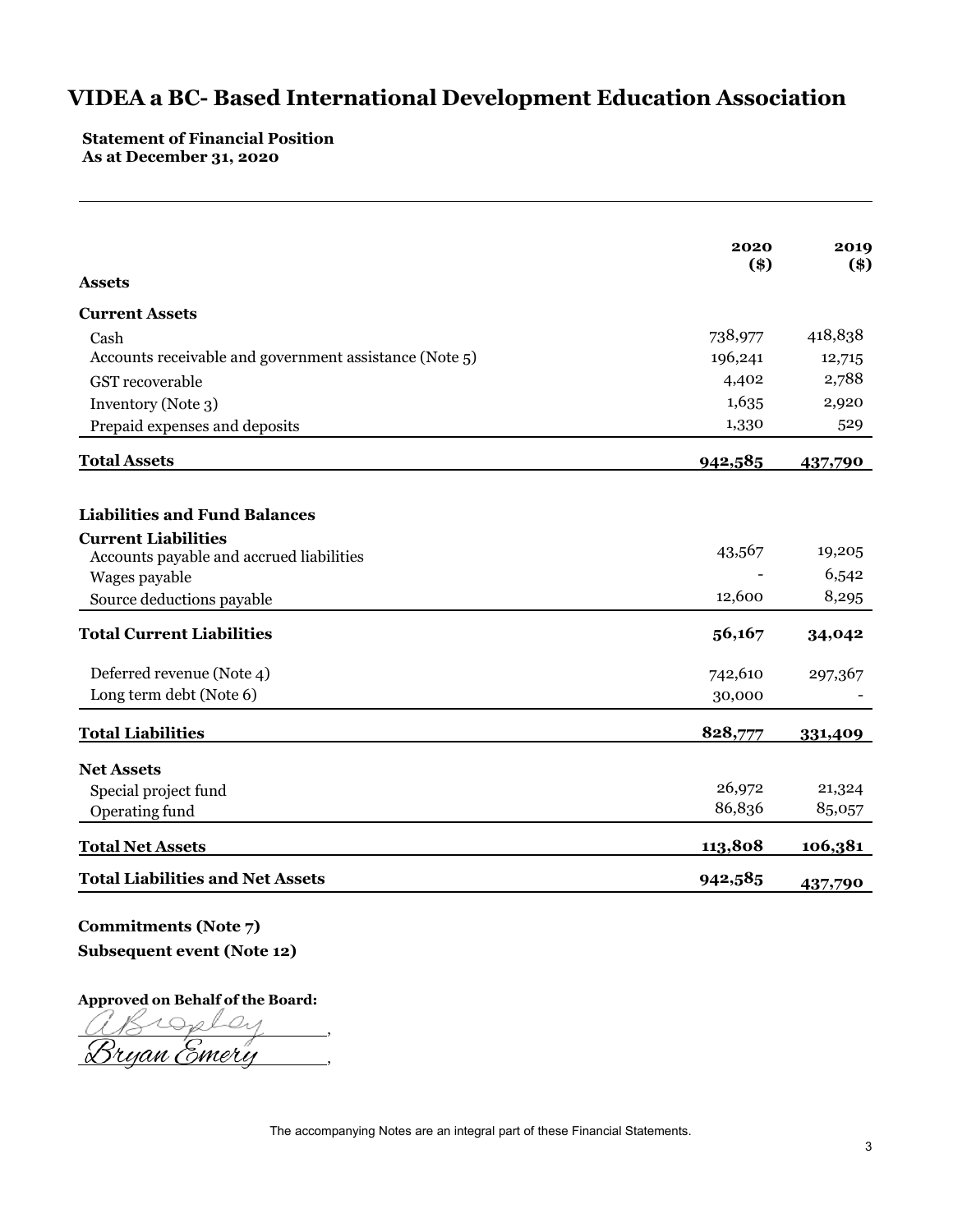#### **Statement of Cash Flows Year ended December 31, 2020**

| <b>CASH FLOWS FROM OPERATING ACTIVITIES</b>            | 2020<br>$($)$ | 2019<br>$($)$ |
|--------------------------------------------------------|---------------|---------------|
| Excess of revenue over expenses for the year           | 7,427         | 7,648         |
| Non-cash items:                                        |               |               |
| Forgiveness of CEBA Loan (Note 6)                      | (10,000)      |               |
|                                                        | (2,573)       | 7,648         |
| <b>Adjustments for changes in</b>                      |               |               |
| Accounts receivable and government assistance (Note 5) | (183,526)     | (12,379)      |
| Wages payable (Note 10)                                | (6,542)       | 2,346         |
| Inventories (Note 3)                                   | 1,285         | (966)         |
| Accounts payable                                       | 24,362        | 11,028        |
| Prepaid expenses                                       | (801)         | 313           |
| Payroll liabilities                                    | 4,305         | 2,018         |
| Deferred revenue                                       | 445,243       | (1,922)       |
| GST recoverable                                        | (1,614)       | (1,802)       |
| <b>TOTAL CASH FLOWS FROM OPERATING ACTIVITIES</b>      | 280,139       | 6,284         |
| <b>CASH FLOWS FROM FINANCING ACTIVITIES</b>            |               |               |
| Long term debt (Note 6)                                | 40,000        |               |
| <b>TOTAL CASH FLOWS FROM FINANCING ACTIVITIES</b>      | 40,000        |               |
| Change in cash during the year                         | 320,139       | 6,284         |
| Cash and cash equivalents, beginning of year           | 418,838       | 412,554       |
| Cash and cash equivalents, end of year                 | 738,977       | 418,838       |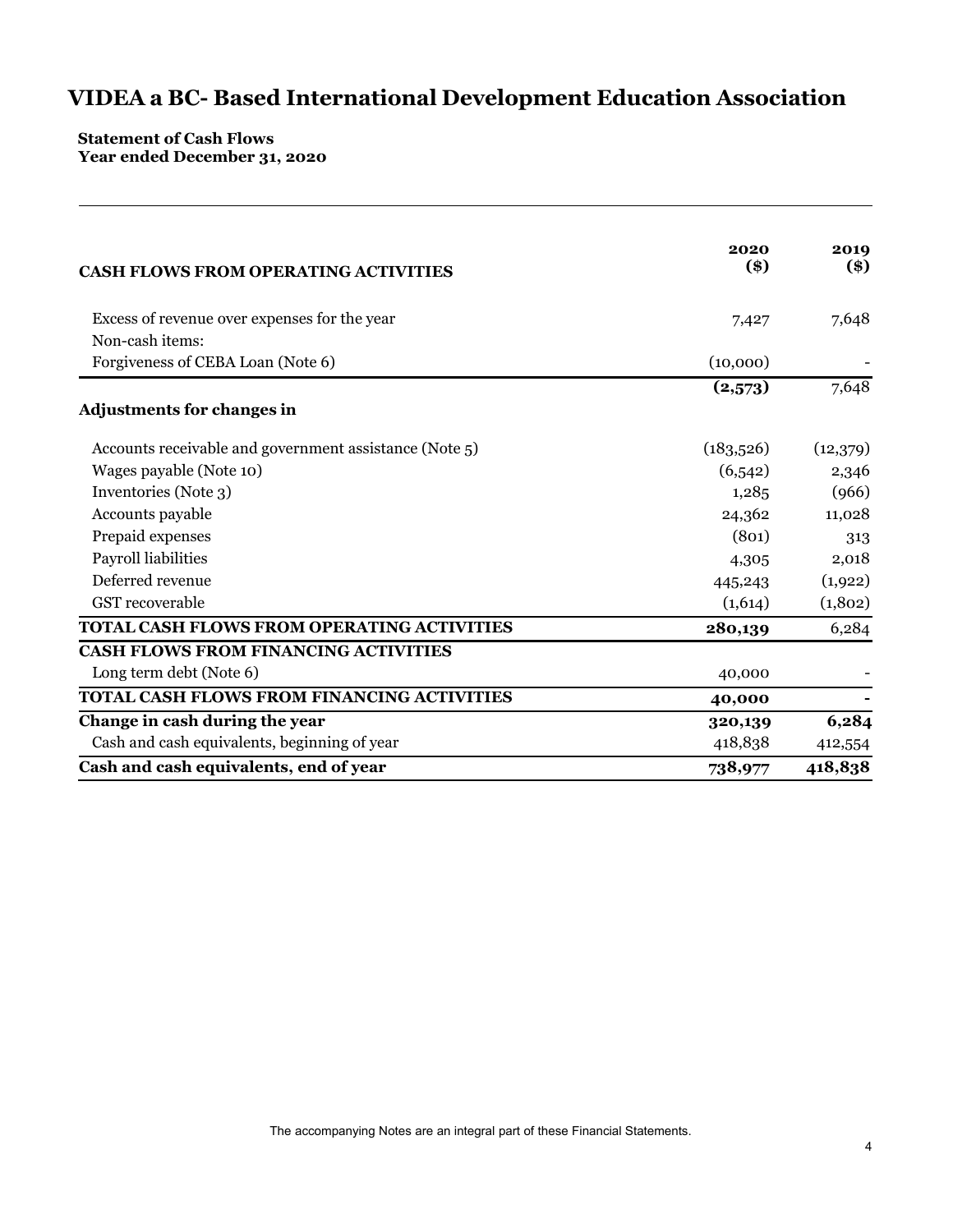#### **Notes to the Financial Statements Year ended December 31, 2020**

#### **1. PURPOSE OF THE ORGANIZATION**

VIDEA a BC-Based International Development Education Association (VIDEA or the Society) formed in 1978, works to engage youth and communities in critical development issues, build links with overseas partners, and provide solidarity and support to assist overseas communities. The charity is committed to ending global poverty and creating a more just and equitable world by:

- Public engagement: Helping stakeholders and community members to better understand global issues and to develop strategies to become engaged global citizens.
- International program: Working to build partnerships overseas that aim to promote women's empowerment, health, economic development, education, and training.
- Youth and schools: Helping to bring development issues such as global poverty and human rights into the classrooms and provide internships and international exchanges to youths.
- Fair trade: Hosting annual fair trade market and linking overseas producers and markets inCanada.

VIDEA is a not-for-profit organization incorporated under the BC Societies Act and is a registered charity under the Income Tax Act (Canada) and accordingly is exempt from income taxes, provided certain requirements of the Income Tax Act are met.

#### **2. SIGNIFICANT ACCOUNTING POLICIES**

The financial statements were prepared in accordance with Canadian Accounting Standards for Not-for-Profit Organizations in Part III of the CPA Canada Handbook and include the following significant accounting policies:

#### **a. Cash and cash equivalents**

Cash and cash equivalents include cash on hand, cash in banks and cash held by merchant providers.

#### **b. Inventories**

Inventory is measured at the lower of cost and net realizable value, which costs being determined using the weighted-average cost method. Inventory costs include purchase price and other cost directly including in the cost of the acquisition of the inventory. Net realizable value is the estimated selling price in the ordinary course of business less any applicable selling costs. Inventory is written down to net realizable value when the costs of inventory is estimated to be greater than the net realizable value.

#### **c. Government Assistance**

VIDEA used the income approach to account for government assistance receive, related to COVID-19 subsidies. The income approach requires that the government assistance be credited as a direct increase in revenue or reduction in expense.

Government assistance is recorded as an increase in revenue, whereby the benefit is recognized in the relevant expense where the subsidy is being received. The benefit is only recognized if there is a reasonable assurance that it will be received.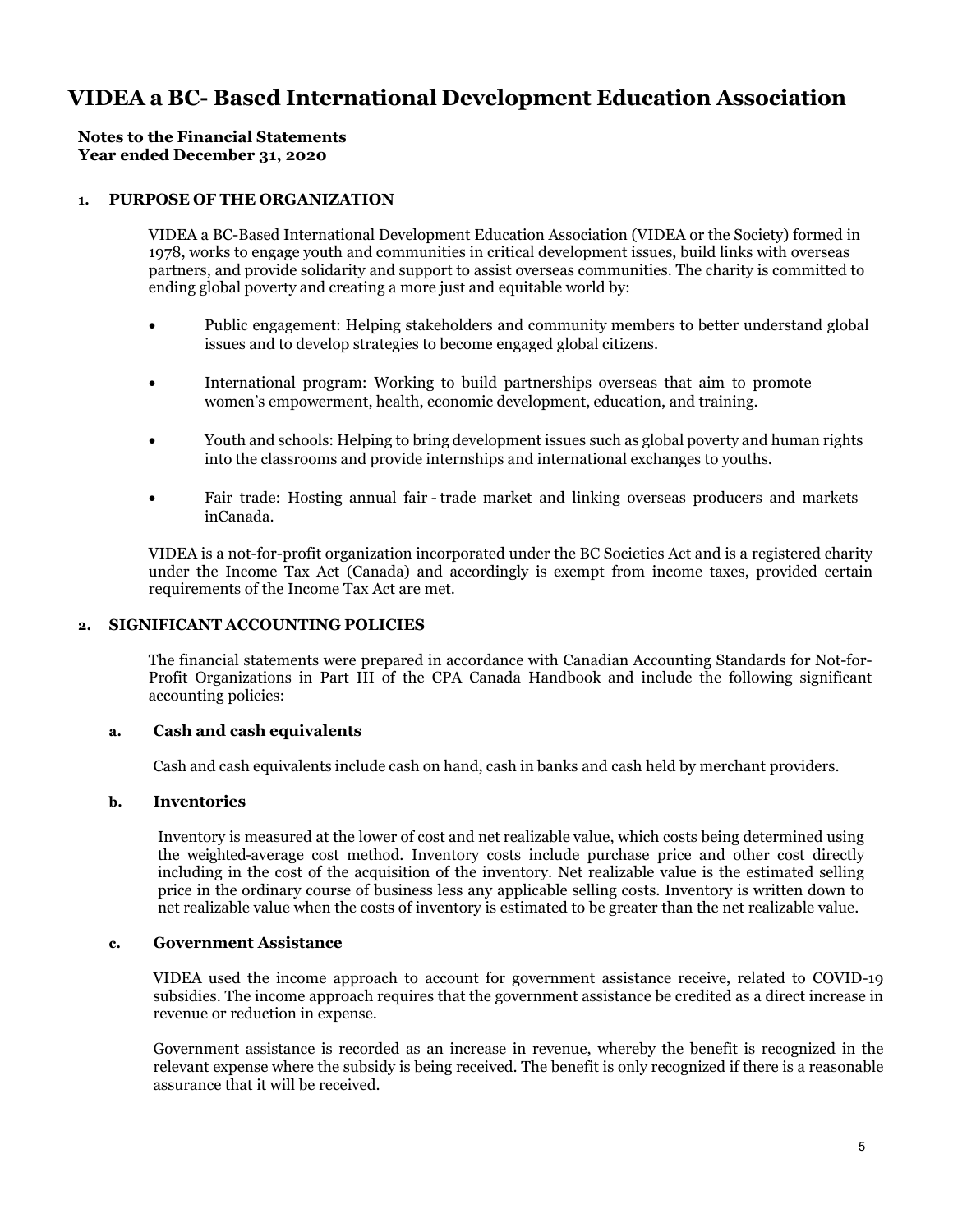**Notes to the Financial Statements Year ended December 31, 2020**

#### **2. SIGNIFICANT ACCOUNTING POLICIES (Continued)**

#### **d. Revenue recognition**

VIDEA follows the deferral method of accounting for contributions and grants.

Restricted contributions and grants are recognized as revenue in the period in which the related expenses are incurred. Unrestricted contributions and grants are recognized as revenue when received or receivable if the amount to be received can be reasonably estimated and collection is reasonably assured.

Events and commercial revenue are recognized as revenue in the period in which goods and services are rendered and if the amount is reasonably estimated and collection is reasonably assured.

#### **e. Financial instruments**

All financial instruments are initially measured on the statement of financial position at fair value. VIDEA subsequently measures all its financial assets and financial liabilities at amortized cost. VIDEA's financial instruments are cash, accounts receivable, accounts payable and accruals.

#### **f. Use of estimates**

The preparation of financial statements in accordance with Canadian Accounting Standards for Not-for-Profit Organizations, requires management to make estimates and assumptions that affect the reported amounts of assets and liabilities and disclosure of contingent assets and liabilities at the date of the financial statements and the reported amounts of revenues and expenses during the reporting period. Assumptions are based on a number of factors including historical experiences, current events, and actions that VIDEA may undertake in the future, and other assumptions that are believed reasonable under the circumstances.

In March 2020, the World Health Organization, followed by Canada and British Columbia, declared a global novel coronavirus (COVID-19) pandemic. The situation is constantly evolving, and the measures put in place are having multiple impacts on local, provincial, national, and global economics. VIDEA is aware of changes in its operations as a result of the COVID-19 crisis, including the temporary suspension of some events, travel and working hours.

During the period, VIDEA was receiving funds from the governments and donors on a continual basis. VIDEA also claimed a loan under the Canada Emergency Business Account program (CEBA) and obtained \$40,000, of which \$10,000 was recorded as a debt forgiveness in the period. VIDEA has been operating the programs and activities as effectively as possible. Management has acknowledged limited or temporary interruption but there were no known material adverse effects on VIDEA's financial position or future operations. Actual results could differ from those estimates and may have impact on future periods.

Significant estimates and assumption include allocation of expenses, deferred revenue assessments and the impact of COVID-19 on future funding and global operations.

#### **g. Net assets**

The Operating Fund is used to account for the program delivery and administrative activities. Donations and grants to be used for operations and programs are reported in this fund.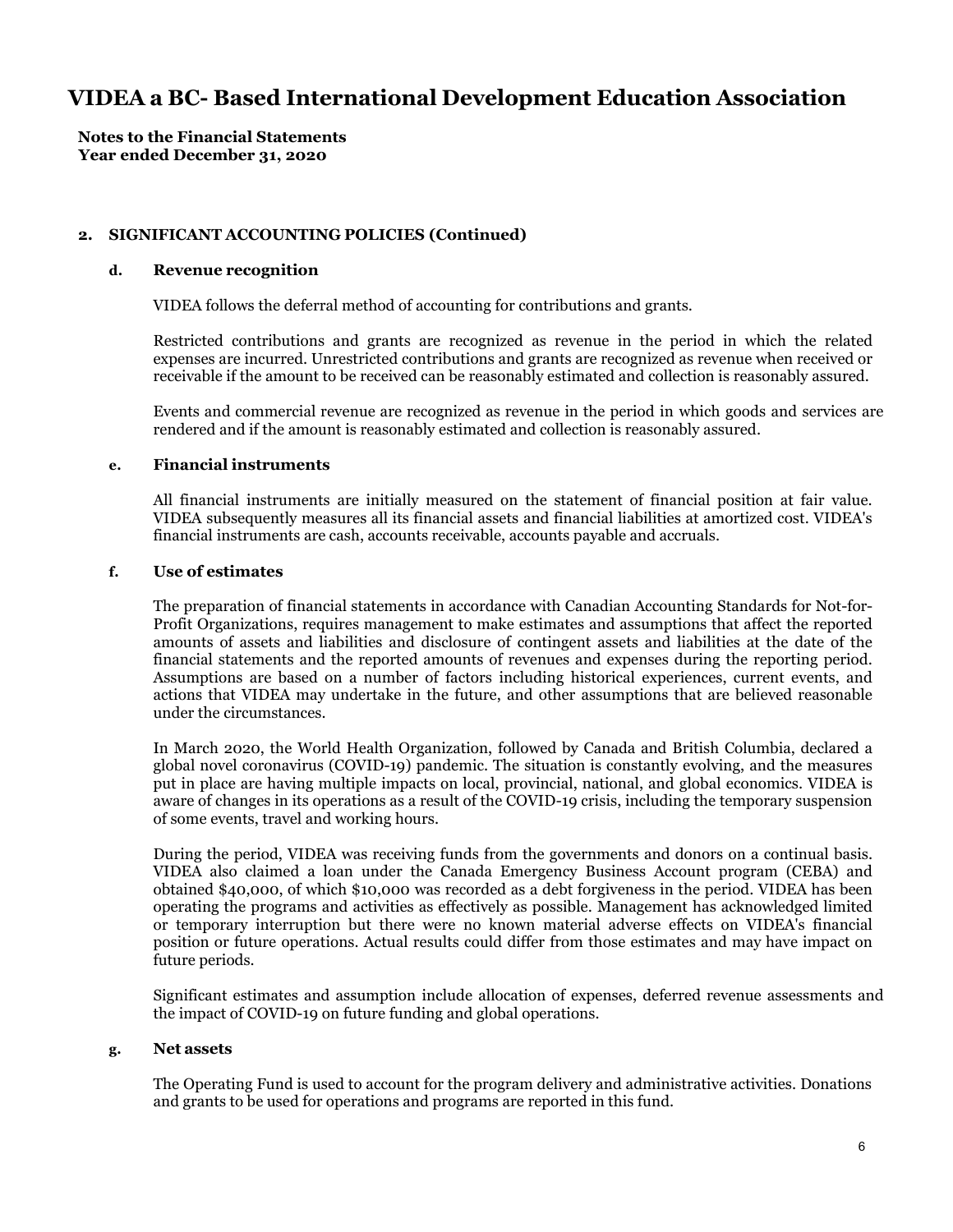#### **Notes to the Financial Statements Year ended December 31, 2020**

#### **h. Special Project Fund**

The Special Projects Fund represents internally restricted net assets which consists of funds contributed to VIDEA that are internally restricted based on internally established guidelines approved by the Board of Directors.

VIDEA ensures that future project proposals are provided with funding. The Board of Directors had setup the Special Project Fund, an internally restricted fund for this purpose. This Fund will be used to support the research, writing and development of project proposals.

#### **3. INVENTORY**

Inventory consists of finished goods - weaved baskets. Inventory expense for December 31, 2020 amounted to  $$1,285 ($1,679 - 2019)$ . No inventory write-downs in the period.

#### **4. DEFERRED REVENUE**

Deferred contributions relate to restricted funding received in the current and prior fiscal periods, which are designated for specific expenditures. The deferred contributions consist of the unspent portion of externally restricted funds received. As at December 31, 2020 \$742,610 (\$297,367 – 2019) remained deferred revenue.

|                                               | 2020<br>$$^{(*)}$ | 2019<br>(3) |
|-----------------------------------------------|-------------------|-------------|
| Beginning balance                             | 297,367           | 299,289     |
| Funds received and receivable during the year | 1,458,264         | 1,134,868   |
| Funds used during the year                    | (1,013,021)       | (1,136,790) |
| <b>Total</b>                                  | 742,610           | 297,367     |

#### **Deferred Contributions by Major Funder:**

|                                                 | Federal<br>Government<br><b>Grants</b> | <b>Provincial</b><br>Government<br><b>Grants</b> | <b>Other</b><br><b>Contributions</b> | 2020<br>(\$) |
|-------------------------------------------------|----------------------------------------|--------------------------------------------------|--------------------------------------|--------------|
| Beginning balance                               | 227,115                                | 3,297                                            | 66,955                               | 297,367      |
| Fund received and receivable<br>during the year | 1,103,611                              | 49,000                                           | 305,653                              | 1,458,264    |
| Fund used during the year                       | (685, 189)                             | (49, 801)                                        | (278,031)                            | (1,013,021)  |
| <b>Total</b>                                    | 645,537                                | 2,496                                            | 94,577                               | 742,610      |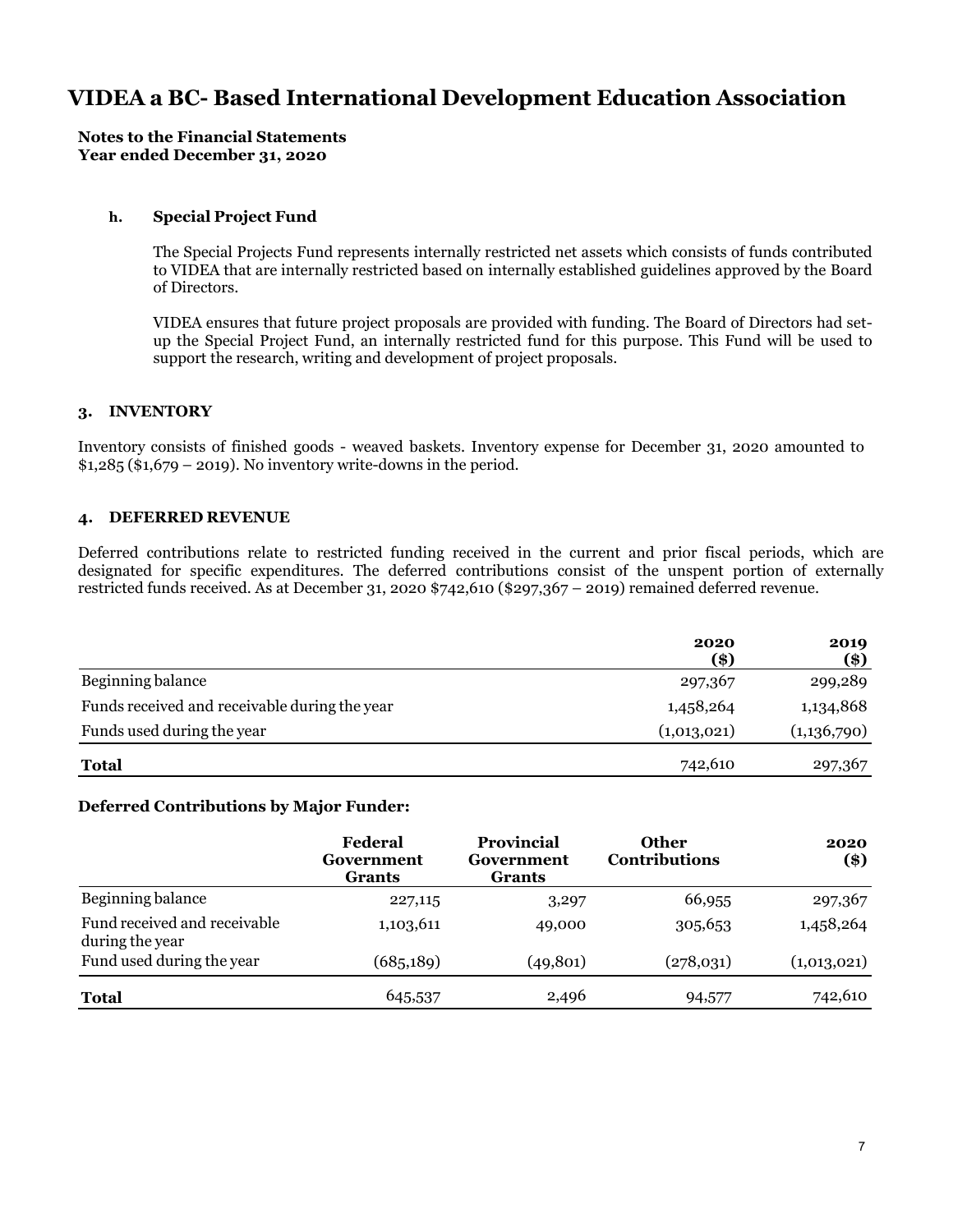**Notes to the Financial Statements Year ended December 31, 2020**

#### **5. ACCOUNTS RECEIVABLE AND GOVERNMENT ASSISTANCE**

|                                  | 2020<br>(\$) | 2019<br>(\$) |
|----------------------------------|--------------|--------------|
| Grant receivables                | 164,353      | 9,000        |
| Government assistance – COVID-19 | 18,215       |              |
| Other receivables and advances   | 13,673       | 3,715        |
| <b>Total</b>                     | 196,241      | 12,715       |

During the period, VIDEA has recorded \$24,417 (\$9,000 – 2019) of Government and Private grants receivable as revenue, the remaining balance was recorded as deferred revenue.

During the period, VIDEA obtained government assistance related to COVID-19 in the amount of \$102,406, of this \$18,215 was included in accounts receivable.

#### **6. LONG TERM DEBT**

During the period, VIDEA claimed a loan under the Canada Emergency Business Account program (CEBA) and obtained \$40,000 (Nil – 2019), of which \$10,000 (Nil – 2019) was recorded as a debt forgiveness in the period.

If the loan is not repaid by December 31, 2022, the loan can be converted to a three-year term loan at an interest rate of 5% and the forgivable portion will be capitalized back into the repayable principle.

VIDEA has plans to repay the loan before December 31, 2022 and the \$10,000 balance was recorded as revenue during the period.

#### **7. LEASE COMMITMENTS**

Subsequent to the period, VIDEA secured an additional office for \$325 per month, increasing the annual lease to \$18,600 in 2021 and for subsequent periods. VIDEA has internally committed to maintain and continue the lease until 2023. Under the terms of the current lease, VIDEA's total obligations under operating leases, inclusive of realty taxes and occupancy charges, are as follows:

|      | $(*)$  |
|------|--------|
| 2021 | 18,600 |
| 2022 | 18,600 |
| 2023 | 18,600 |

**Total 55,800**

Rent expense for December 31, 2020, amounted to \$13,781 (\$13,740 – 2019). During the period, VIDEA obtained non-repayable rent reduction for one month in the amount of \$919 (\$960 – 2019), no other reductions obtained.

8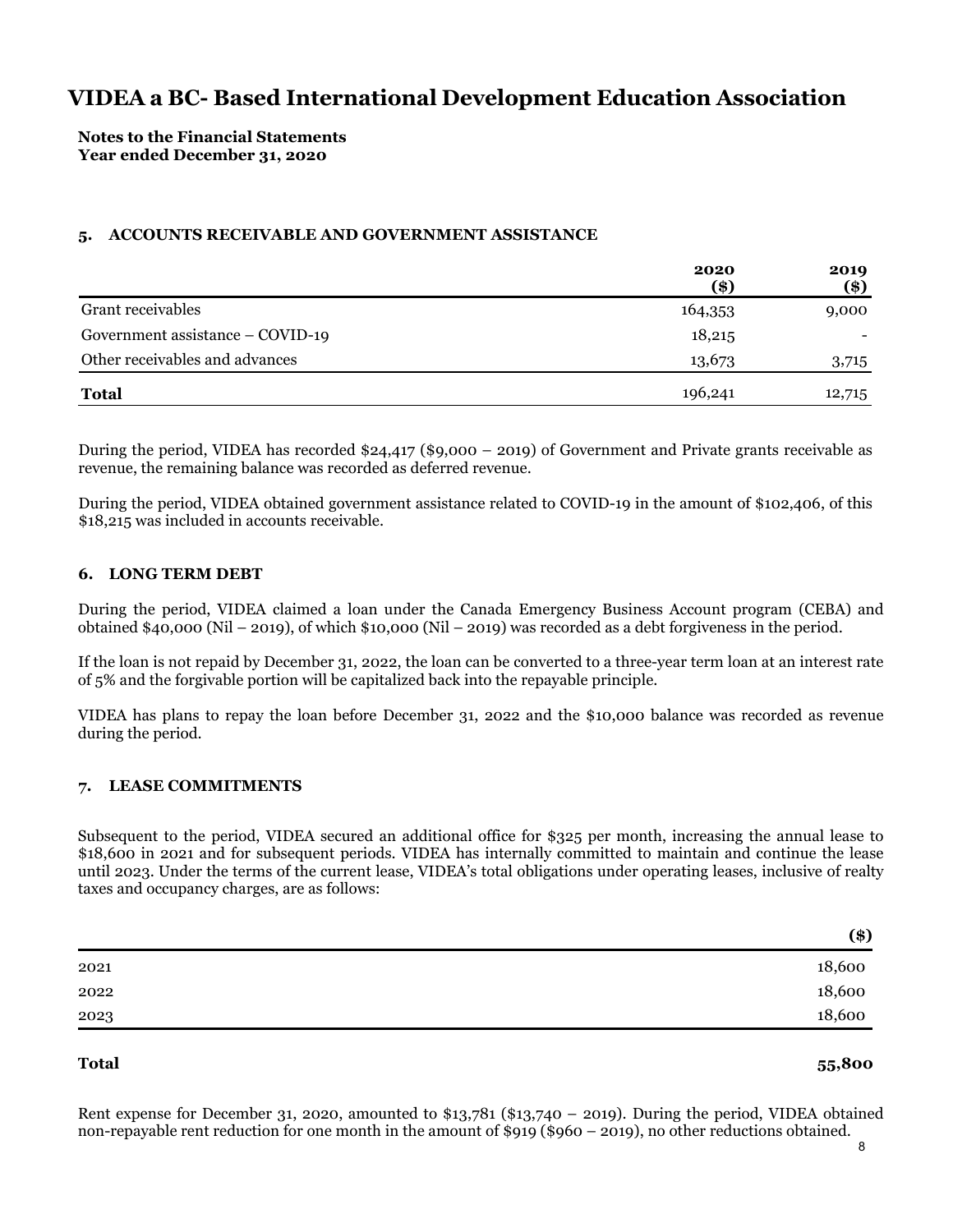**Notes to the Financial Statements Year ended December 31, 2020**

#### **8. FINANCIAL INSTRUMENTS**

(a) Fair values:

The fair value of assets and liabilities approximate their carrying amounts due to the imminent or short-term nature of these financial assets and liabilities or respective terms and conditions.

#### (b) Risk Management:

i. Credit risk

VIDEA has exposure to credit risk which arises from the possibility that the counterparty to a transaction may fail to perform under its contractual commitments, resulting in a financial loss to VIDEA. This exposure is on cash and accounts receivables from its contributors and grantors. VIDEA's management monitors and assesses credit risk by periodically assessing the collectability of its accounts receivables.

Concentration of credit risk arises as a result of exposure to a single debtor or to a group of debtors having similar characteristics in which their ability to meet contractual obligations would be similarly affected by changes in economic, political, or other conditions. As at period end, VIDEA held \$143,908 (\$Nil – 2019) due from government funders including COVID-19 Government assistance, which are considered to have low credit risk. VIDEA mitigates credit risk exposure on cash by banking with Canadian insured credit unions.

ii. Liquidity

VIDEA manages its ability to fulfill its obligations and exposure to liquidity risk by monitoring its operating requirements through the preparation of budgets and forecasts.

iii. Interest and foreign exchange rate risk

VIDEA has exposure to interest rate due to fluctuations in the bank interest rates and foreign exchange rates.

There have been no significant changes to the risk exposure from prior periods.

#### **9. ECONOMIC DEPENDENCE**

VIDEA is economically dependent on government grants and receives the majority of its grant revenue pursuant to funding agreements with the Government of Canada and the Province of British Columbia, which represents 73% (84%- 2019) of the total Revenue.

#### **10. DIRECTORS, EMPLOYEES AND CONTRATORS' REMUNERATION**

During the year, no amount was paid to any members of the Board of Directors and there was one employee paid in excess of \$75,000 in salary and benefits. This disclosure is provided as per the requirements of BC Societies Act.